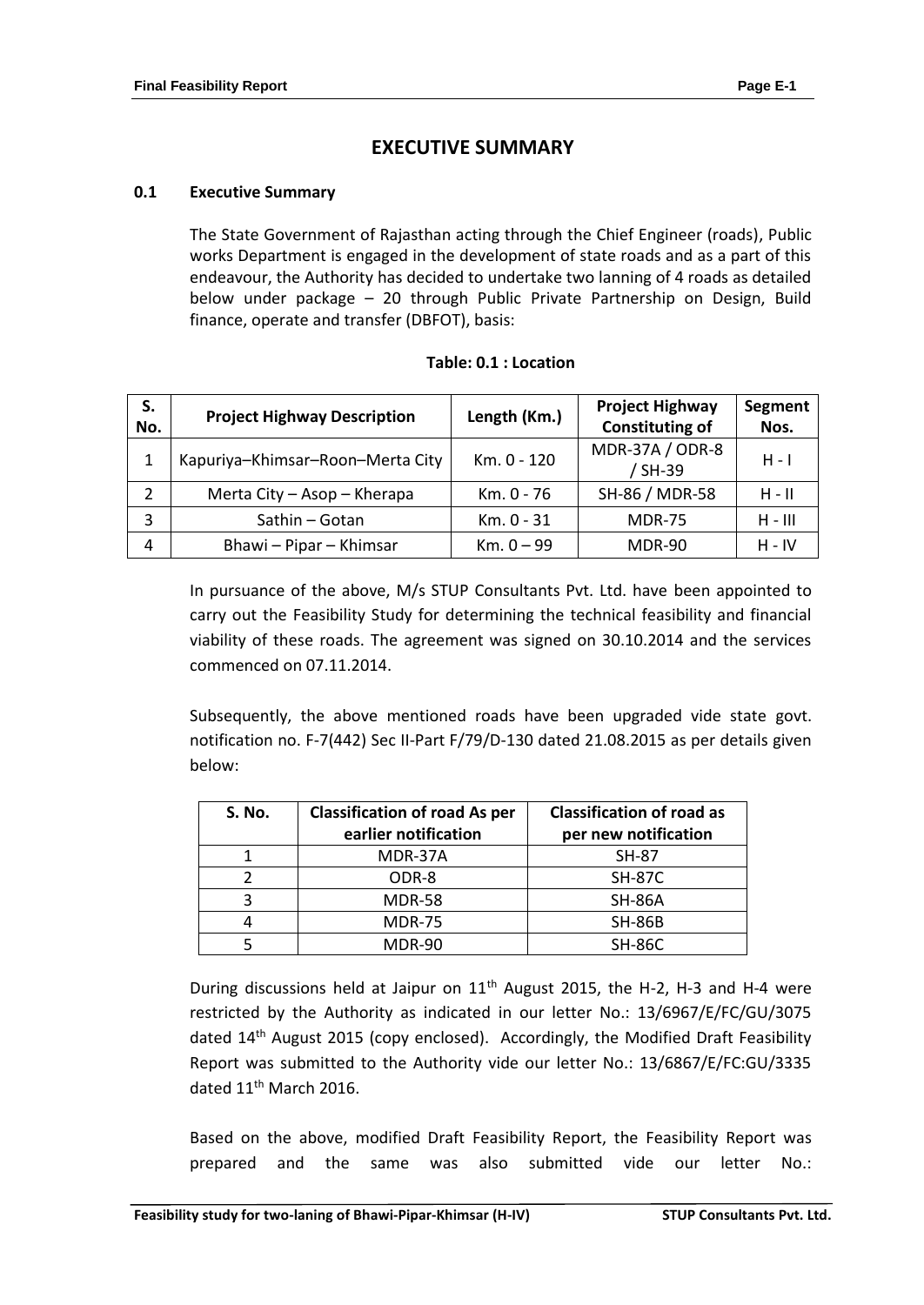13/6967/E/FC:GU/3336 dated 12th March 2016. However, the final Feasibility Report was discussed in detail during discussions held at Jaipur on 14<sup>th</sup> and 15<sup>th</sup> March 2016. The same was modified accordingly and the present proposal is modified final feasibility report for H-IV.

The location of the project highway has been shown in Fig.  $1.1$  – Key Plan (Chapter-1). The project highway taking off from Ch. 59.700 of NH-112 end at CH. 217.200 of NH-65 after running along SH-86C Total length of the project highway is 97 Km. including the common portions with H-III (9.50Km.) and with H-II (4 Km.) the project highway falls in Jodhpur district except the portion beyond Mangeria (About 8Km.) which is in Nagaur District.

## **0.2 Start and End point of the project**

### **0.2.1 Start Point**

The start point of the project highway is at Bhawi on NH-112 (at its Ch. 59.700).

### **0.2.2 End Point**

The end point of the project highway is at Km. Ch. 217.200 of NH-65.

#### **0.2.3 Right of Way**

As per the information gathered from the concerned agencies, the section – wise ROW is as given below in Table 2.2 of Chapter-2. However, subsequently, after collecting the revenue maps, it is noted that the ROW varies from 8.0 to 20.0 m.

## **0.3 Existing Carriageway and Pavement**

The existing road is having single lane carriageway (width 3.0 m to 3.75m) in the entire length including katcha road in a length of about 5 Km beyond Mangeria. About 10.5 Km length from Pipar to Sathin and 4 km. length between Palri Ranawat and Lawari Piou is common with H-III & H-II respectively. There is no existing paved shoulder and the width of earthen shoulders varies from 1.00 to 2.00m.The surface of the carriageway is generally bituminous except in the stretches passing through in-habited areas where it is partly CC. The surface of shoulder is unpaved. The detail of carriageway is summarized in Table. 0.2 The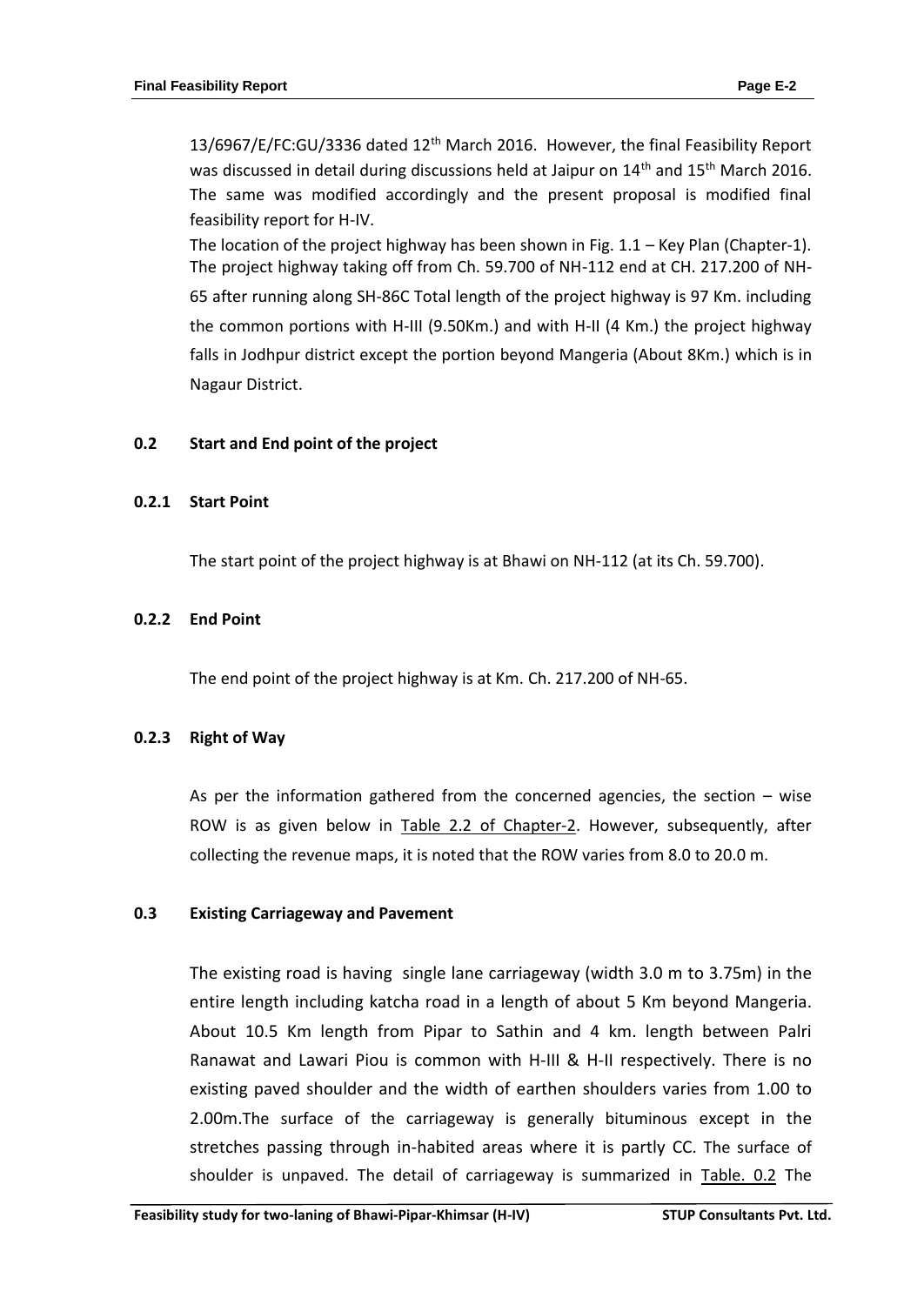condition of the pavement varies from good to fair. It is good in about 50% of length and fair to poor in the remaining 50% of length. The condition of shoulders is fair to poor.

| <b>S. No.</b>                 | Chainage (Km.) |         | Length<br>(Km) | Carriageway                   |             | <b>Shoulder</b> |             | <b>Remarks</b>  |
|-------------------------------|----------------|---------|----------------|-------------------------------|-------------|-----------------|-------------|-----------------|
|                               | From           | To      |                | Width (m)                     | <b>Type</b> | Width (m)       | <b>Type</b> |                 |
|                               |                |         |                | <b>Bhawi to Sathin</b>        |             |                 |             |                 |
| $\mathbf{1}$                  | i) 0.000       | 20.900  | 20.900         | $3.0 - 3.50$                  | <b>BT</b>   | $1.0 - 2.0$     | Unpaved     | CC (partly in   |
|                               | (Bhawi)        | (Pipar) |                |                               |             |                 |             | Silari /        |
|                               |                |         |                |                               |             |                 |             | Ghanamangra)    |
|                               |                |         |                | <b>Sathin to PalriRanawat</b> |             |                 |             |                 |
| $\overline{2}$                | 30.600         | 55.000  | 24.500         | 3.66                          | BT/CC       | $1.0 - 2.0$     | Unpaved     | CC (Partly in   |
|                               |                |         |                |                               |             |                 |             | Rathkuriya)     |
|                               | 55.000         | 70.800  | 15.800         | 3.50                          | <b>BT</b>   | $1.0 - 2.0$     | Unpaved     |                 |
| <b>Lawari-Piou to Khimsar</b> |                |         |                |                               |             |                 |             |                 |
| 3                             | 74.750         | 96.976  | 22.226         | 3.00 to                       | <b>BT</b>   | $1.0 - 2.0$     | Unpaved     | Includes Katcha |
|                               |                |         |                | 3.75                          |             |                 |             | Road about 5Km. |

# **Table: 0.2 : Existing Carriageway & Pavement**

## **0.4 Alignment**

**0.4.1** The alignment is passing through Plain terrain in entire length. The land use along the project highway is mainly agriculture and residential in built up area. It can cater to the design speed of about 80 km/hr except in some of the built-up area where it may have to be restricted up to 50-65 km/hr., however, in some portion of the project highway (Km. 41+500 – 42+000) passing through Ratkuriya where geometrics are very bad will need short re-alignment. A proposal for the same has already been prepared and the proposal approved by the authority. However topographic survey could not be done due to public agitation. The vertical alignment is generally smooth.

The existing road is mainly a having single lane carriageway (width 3.0m to 3.75m) in entire a length of 64km (77%). Further there is Katcha road in a length of about 5 Km. beyond Mangeria. About 10 Km. length from Pipar to Sathin and 4 km. length between PalriRanawat and Lawari Piou is common with H-II & H-III. There is no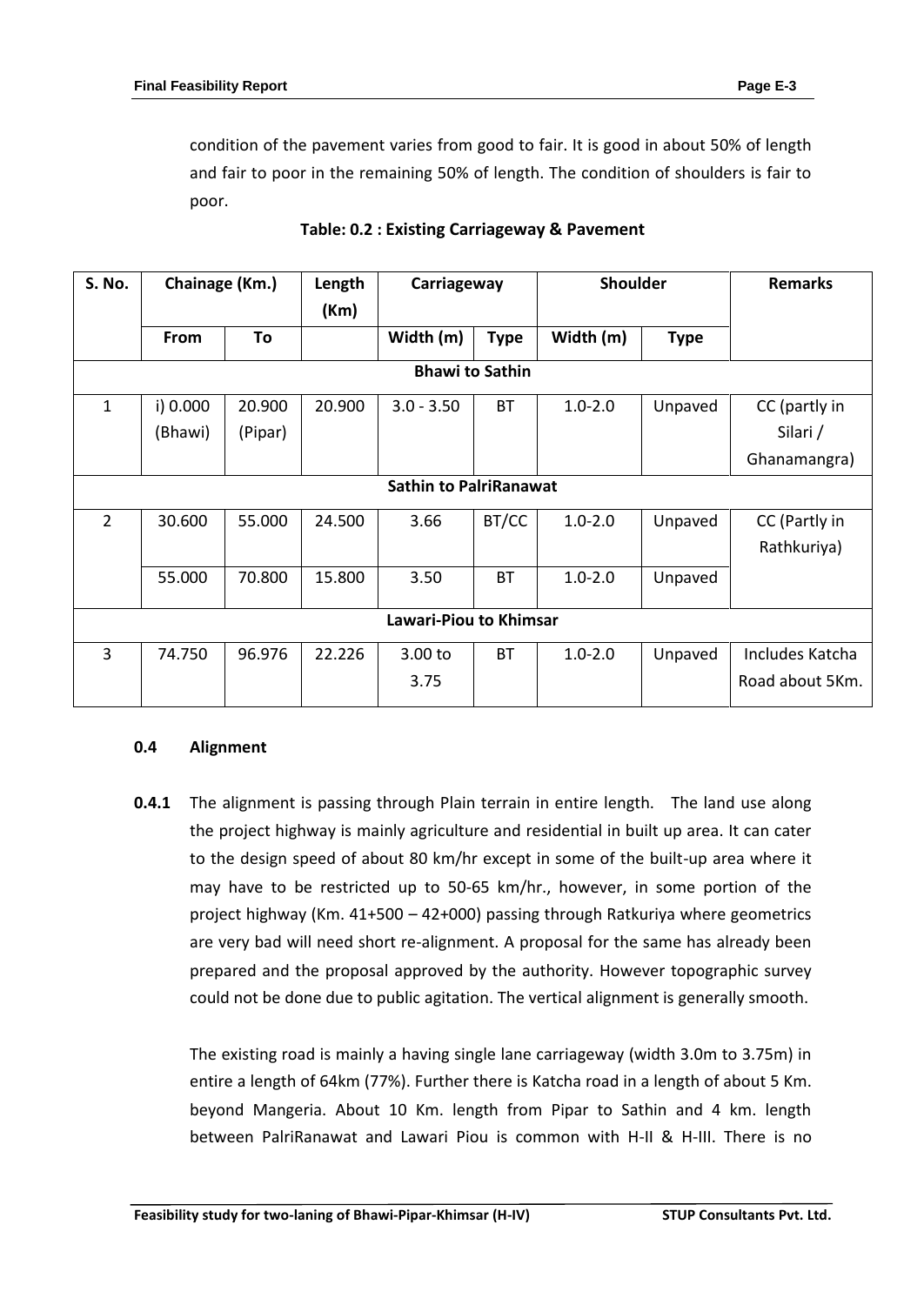existing paved shoulder and the width of earthen shoulders varies from 1.00 to 2.00 m.

The height of the embankment is around 1.0m.

#### **0.5 Settlement**

There are about 10 major and minor settlements along the project highway. Out of which Silari, Pipar, Rathkuriya, Bhopalgarh and Gajsinghpura are the major settlements. Details are in Table 2.1 (Chapter-2).

### **0.6 Major and Minor Intersections**

There are about 26 intersections, most of these intersection lead to nearby village. Details in Table 2.3 (Chapter-2).

### **0.7 Existing Bridges / Culverts**

There is no bridge in the entire project highway. However, there are 3 culverts and 17causeways existing on the project road. Details in Annexure 2.3 (Chaptr.-2)

#### **0.8 Underpasses / Overpasses**

There are no existing vehicular or cattle / pedestrian underpasses on the project highway.

## **0.9 Railway Crossing**

There is one unmanned level crossing single line (Salva - Bilara) at km. 0.800 on the Project Road. There is another manned Railway crossing (Ch. 563 / 3-4) in Km. 39 (Merta – Jodhpur) of project highway. The numbers of train passing at this crossing are about 30 per day and average gate closing time on each occasion is about 10 minutes as per the information collected from the site. The TVU as on 10/13 are 37557 only. Presently the cost of construction of this ROB has not been included in the Project Cost.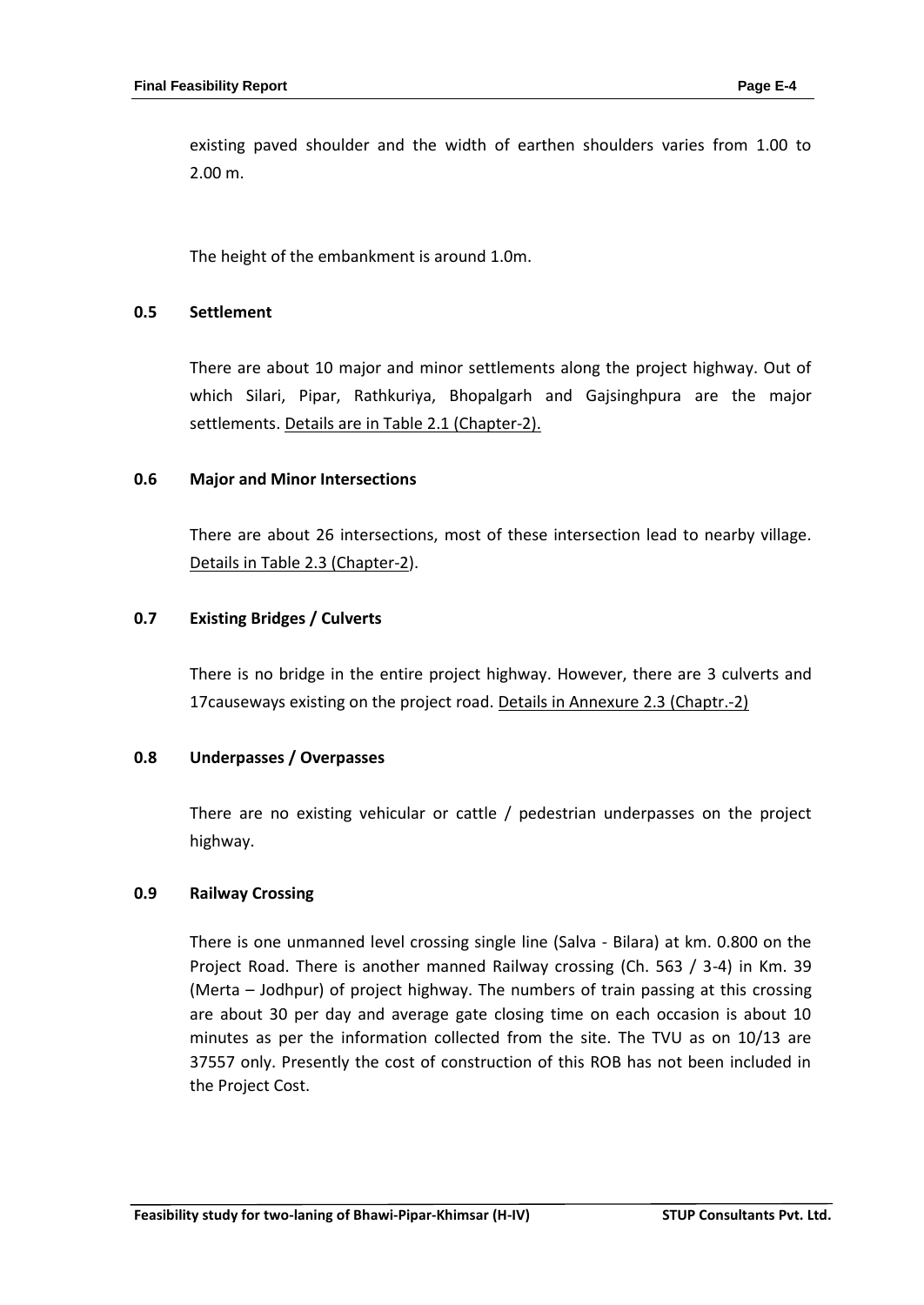# **0.10 Traffic Survey**

- Classified traffic volume survey at 4 locations.
- Turning movement survey at 3 important junctions.
- Axle load survey at 2 locations.
- Pedestrian / Animal crossing survey

## **0.11 Homogeneous Sections**

Considering the type of road, traffic volume, project highway is divided in homogeneous sections having similar pattern of traffic. These homogenous sections are identified as below:

| Homogenous<br><b>Section</b> | Chainage<br>(Km-Km)                       | Length<br>(km) | <b>Remarks</b>                                                       |
|------------------------------|-------------------------------------------|----------------|----------------------------------------------------------------------|
| $HS-1$                       | 0.000-31.000<br>(Bhawi-Sathin)            | 31             | SH-86C (the length includes a length<br>of 9.5Km. common with H-III) |
| $HS-2$                       | Km. 31-55<br>24<br>(Sathin to Bhopalgarh) |                | <b>SH-86C</b>                                                        |
| $HS-3$                       | Km. 55-71<br>(Bhopalgarh to Palri)        | 16             | <b>SH-86C</b>                                                        |
| $HS-4$                       | Km. 75-97<br>(LawariPiou to Khimsar)      | 22             | <b>SH-86C</b>                                                        |

#### **Table - 0.3: Homogenous Sections**

# **Table 0.4: Traffic Survey locations and Schedule**

| S.             | Location                   | 1 <sup>st</sup> traffic Survey<br>(Nov.-Dec. 2014) | 2 <sup>nd</sup> traffic Survey<br>(May-Jun. 2015) | <b>Remarks</b> |  |
|----------------|----------------------------|----------------------------------------------------|---------------------------------------------------|----------------|--|
| No.            |                            | Period                                             | Period                                            | (Duration)     |  |
| 1              | SH-86C KM-1+500            | $12.12.14 - 18.12.14$                              | 24.06.15 to 30.06.15                              | 7 days         |  |
| $\overline{2}$ | SH-86C-KM-55-500           | $10.12.14 - 16.12.14$                              | 26.06.15 to 02.07.15                              | 7 days         |  |
| 3              | SH-86C Mangeria Village    | $09.12.14 - 15.12.14$                              | 26.06.15 to 02.07.15                              | 7 days         |  |
| 4              | SH-86C Ghana Magra Village | $16.12.14 - 22.12.14$                              | 24.06.15 to 30.06.15                              | 7 days         |  |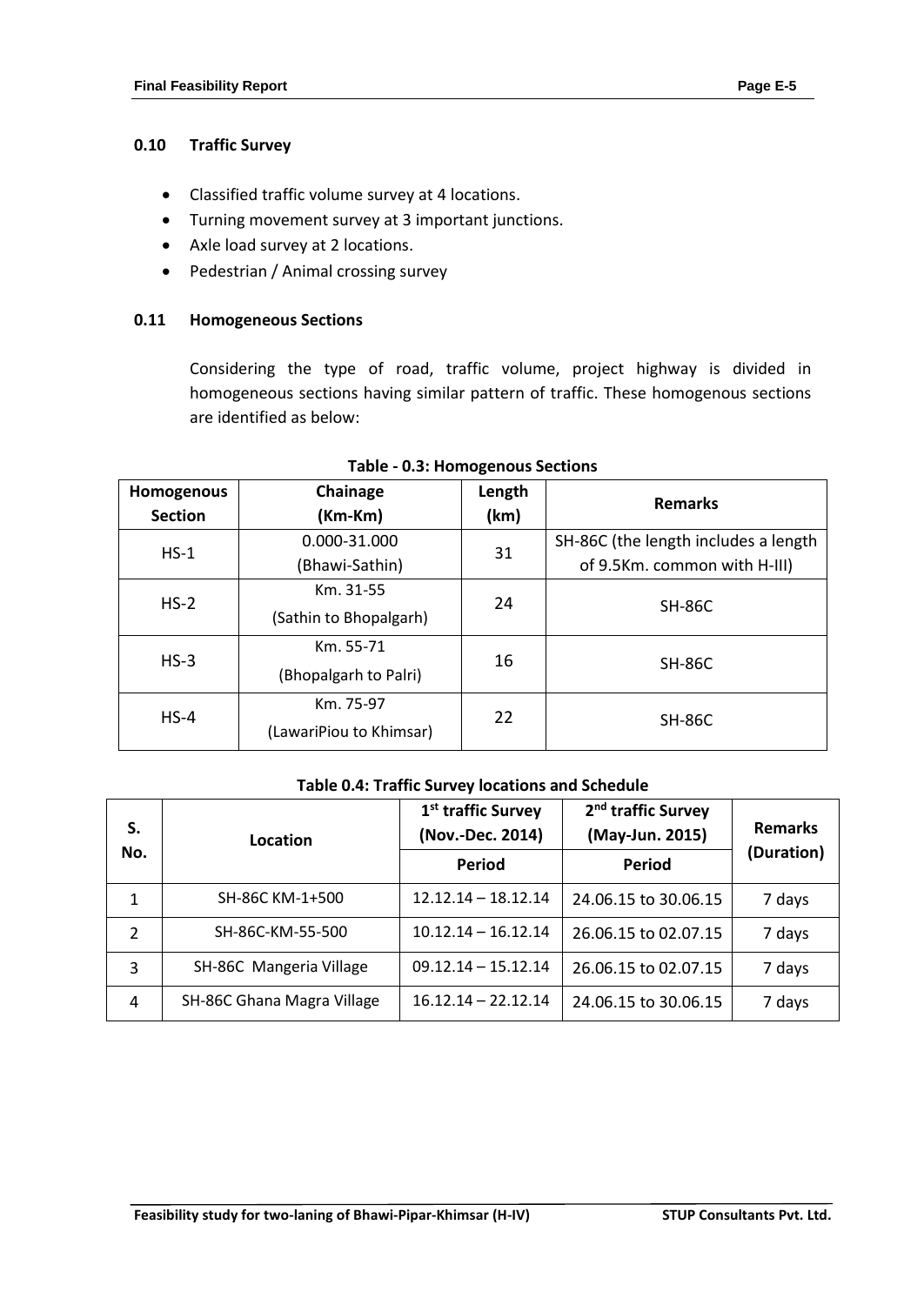| S.                      | Location                   | <b>Tollable Traffic</b> |            | <b>Exempted Traffic</b> |            |  |
|-------------------------|----------------------------|-------------------------|------------|-------------------------|------------|--|
| No.                     |                            | <b>Vehicle</b>          | <b>PCU</b> | <b>Vehicle</b>          | <b>PCU</b> |  |
| 1                       | SH-86C KM-1+500            | 1310                    | 3064       | 1664                    | 851        |  |
| $\overline{2}$          | SH-86C-KM-55-500           | 843                     | 1737       | 1593                    | 802        |  |
| $\overline{\mathbf{3}}$ | SH-86C Mangeria Village    | 118                     | 264        | 218                     | 117        |  |
| 4                       | SH-86C Ghana Magra Village | 122                     | 289        | 139                     | 75         |  |

# **Table 0.5: Average Daily Traffic (ADT)**

# **0.11.1 Axle Load Survey**

The VDF values as per Axle Load Survey are as given below:

# **Table 0.6: VDF Value**

| Location                   | <b>Vehicles Type</b> |                          |                 |            |                        |                        |                            |  |  |
|----------------------------|----------------------|--------------------------|-----------------|------------|------------------------|------------------------|----------------------------|--|--|
|                            | <b>Bus</b>           | <b>Mini Bus</b>          | <b>Mini LCV</b> | <b>LCV</b> | 2-Axle<br><b>Truck</b> | 3-Axle<br><b>Truck</b> | 4-6-Axle<br><b>Vehicle</b> |  |  |
| <b>SH-86C</b><br>KM-1+500  | 1.27                 | 0.28                     | 0.045           | 1.61       | 8.87                   | 6.64                   | 4.83                       |  |  |
| <b>SH-86C</b><br>KM-55+500 | 1.11                 | $\overline{\phantom{a}}$ | 0.055           | 1.86       | 11.62                  | 9.72                   | 6.50                       |  |  |

# **Growth Rate**

A growth rate of 5% (five per cent) as per ToR has been adopted.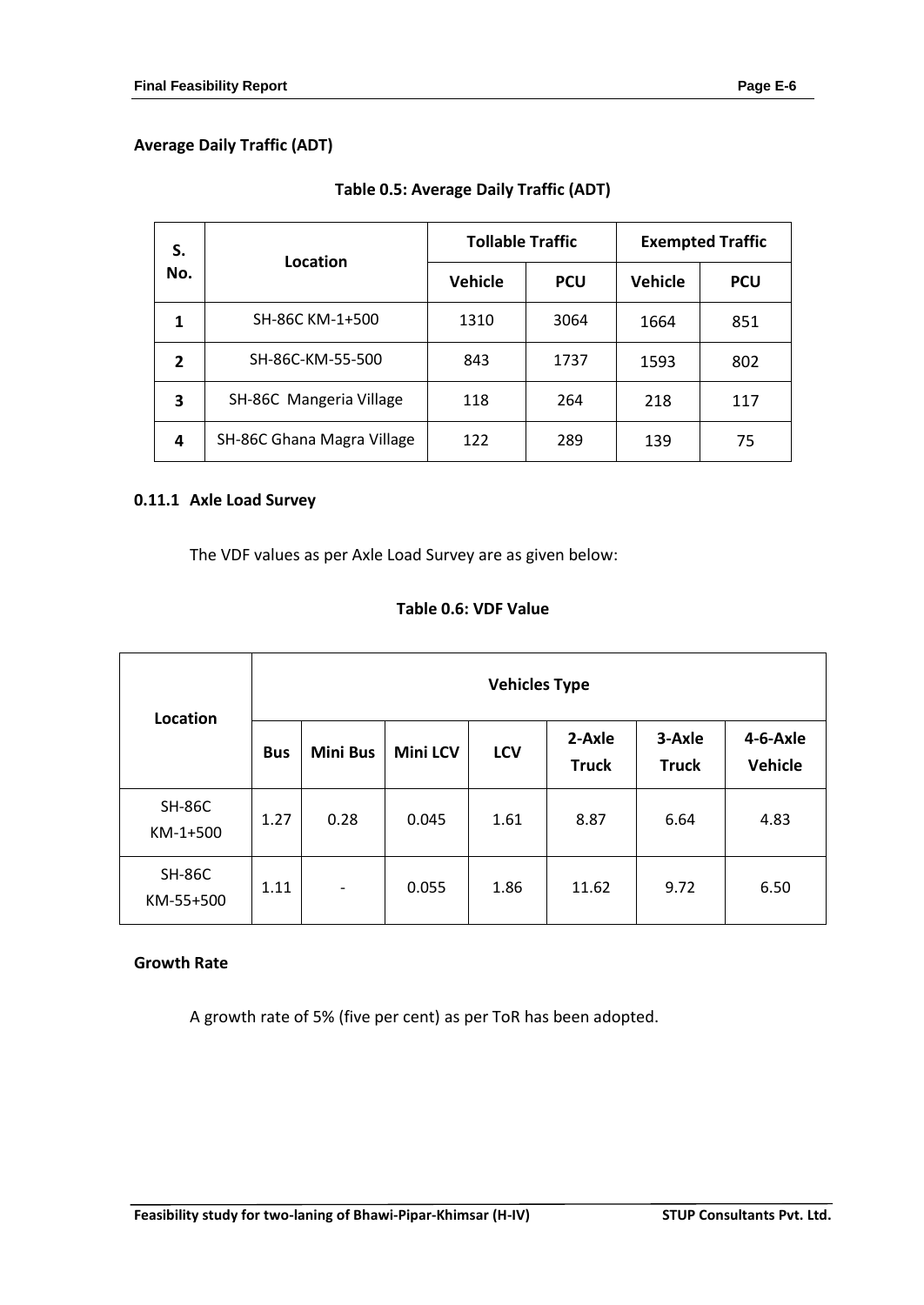| Year                          | 2015-16 | 2016-17 | 2017-18 | 2018-19 | 2019-20 | 2020-2021 |
|-------------------------------|---------|---------|---------|---------|---------|-----------|
| As per ToR                    | 5%      | 5%      | 5%      | 5%      | 5%      | 5%        |
| Adopted<br><b>Growth Rate</b> | 5%      | 5%      | 5%      | 5%      | 5%      | 5%        |

# **0.11.2 Projected Traffic Volume**

Traffic demand projection for the horizontal year (as per our traffic report) computed based on adopted growth rates and are summarized below in table 0.8:

| Location                     | Growth              |             | <b>SH-86C</b><br>KM-1+500 |             | <b>SH-86C</b><br>KM-55+500 |             | <b>SH-86C</b><br><b>Mangeria</b> |             | <b>SH-86C</b><br><b>Ghana Magra</b> | Average<br><b>PCU</b> for |
|------------------------------|---------------------|-------------|---------------------------|-------------|----------------------------|-------------|----------------------------------|-------------|-------------------------------------|---------------------------|
| Year                         | Rate                | <b>AADT</b> | <b>PCU</b>                | <b>AADT</b> | <b>PCU</b>                 | <b>AADT</b> | <b>PCU</b>                       | <b>AADT</b> | <b>PCU</b>                          | entire<br>Highway         |
| Traffic as<br>on<br>31.03.15 | <b>Base</b><br>Year | 3312        | 4503                      | 2648        | 2792                       | 361         | 411                              | 266         | 366                                 | 2018                      |
| 2015-16                      | 5%                  | 3478        | 4729                      | 2780        | 2932                       | 379         | 432                              | 279         | 385                                 | 2119                      |
| 2016-17                      | 5%                  | 3652        | 4965                      | 2919        | 3079                       | 398         | 454                              | 293         | 404                                 | 2225                      |
| 2017-18                      | 5%                  | 3834        | 5213                      | 3065        | 3232                       | 418         | 476                              | 308         | 424                                 | 2337                      |
| 2018-19                      | 5%                  | 4026        | 5474                      | 3218        | 3394                       | 439         | 500                              | 323         | 445                                 | 2453                      |
| 2019-20                      | 5%                  | 4227        | 5748                      | 3379        | 3564                       | 461         | 525                              | 340         | 468                                 | 2576                      |
| 2024-25                      | 5%                  | 5395        | 7336                      | 4313        | 4548                       | 588         | 670                              | 433         | 597                                 | 3288                      |
| 2029-30                      | 5%                  | 6886        | 9362                      | 5505        | 5805                       | 750         | 855                              | 553         | 762                                 | 4196                      |
| 2034-35                      | 5%                  | 8788        | 11949                     | 7026        | 7409                       | 957         | 1092                             | 706         | 972                                 | 5356                      |
| 2039-40                      | 5%                  | 11217       | 15250                     | 8967        | 9456                       | 1222        | 1393                             | 901         | 1241                                | 6835                      |
| 2044-45                      | 5%                  | 14315       | 19464                     | 11444       | 12068                      | 1560        | 1778                             | 1150        | 1584                                | 8724                      |

**Table 0.8Average Traffic Projection (AADT and PCUs) - For All Vehicles (1st& 2 ndtraffic survey)**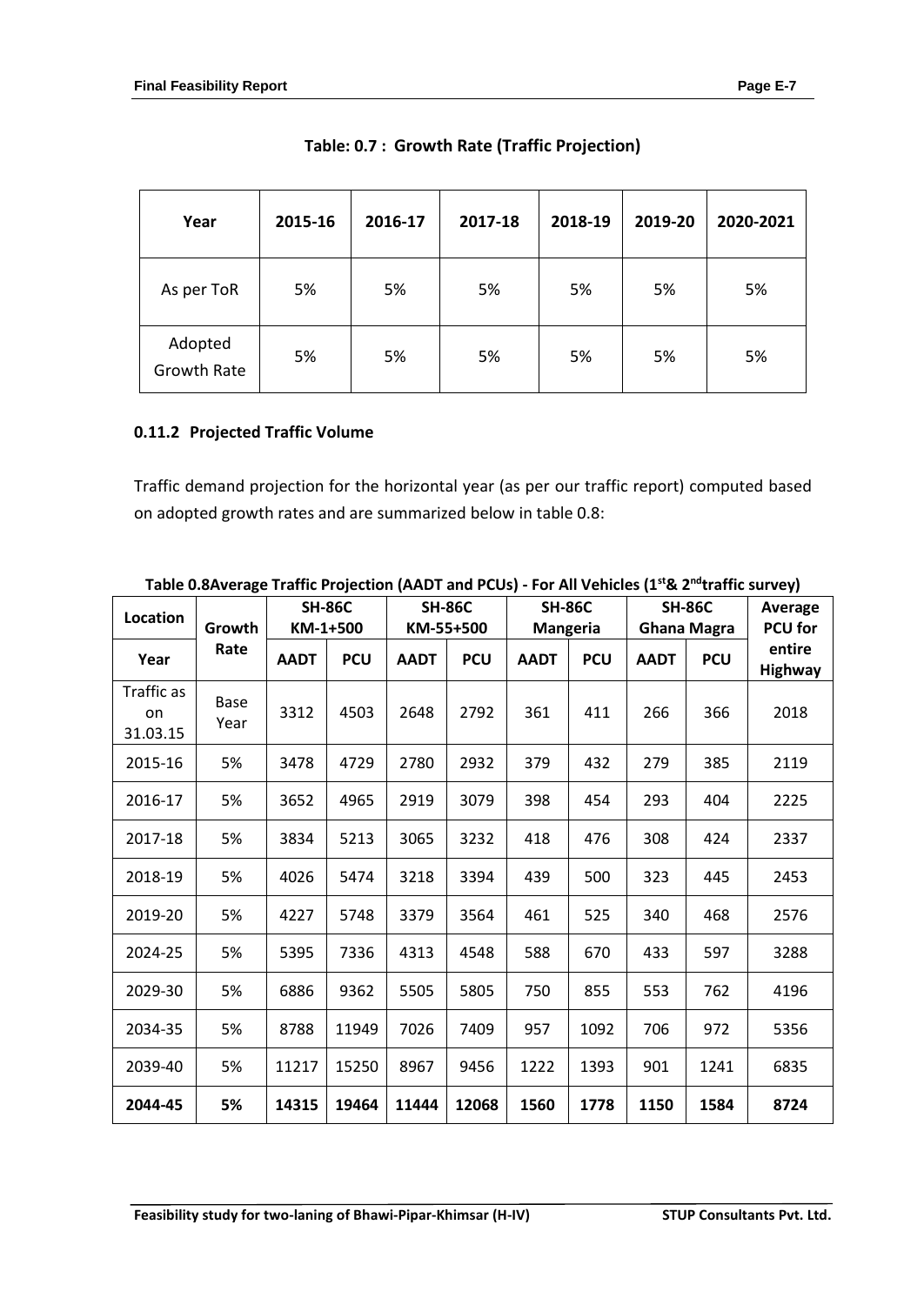# **Capacity Analysis**

Keeping in view the guideline vide clause 1.14 and 2.16 of IRC: SP: 73-2007 and the present / projected traffic, following lane improvement are proposed:

| S.             | <b>Section</b>                  |                               | Remark                                                                                                              |
|----------------|---------------------------------|-------------------------------|---------------------------------------------------------------------------------------------------------------------|
| No.            | (Km. to Km.)                    | <b>Lane Configuration</b>     |                                                                                                                     |
| $\mathbf{1}$   | $0.000 - 21.000*$<br>$(SH-86C)$ | 2-Lane width earthen Shoulder | *This excludes common<br>portion with H-III.                                                                        |
| $\overline{2}$ | $31.000 - 71.000$<br>(SH-86C)   | 2-Lane width earthen Shoulder | Km. 72-76 is common<br>with H-II.                                                                                   |
| 3              | $76.000 - 97.000$<br>$(SH-86C)$ | 2-Lane width earthen Shoulder | In the stretches passing<br>built up area,<br>through<br>wide<br>1.5 <sub>m</sub><br>paved<br>shoulder are proposed |

| Table: 0.9 – Lane Improvement Details |  |  |
|---------------------------------------|--|--|
|---------------------------------------|--|--|

## **0.12 Improvement Proposals**

## **0.12.1 Widening**

As stated earlier, it is proposed to widen the single lane / intermediate lane section to 2-lane with or without paved shoulders as mention in Table0.8.

## **0.12.2 Geometric Alignment**

The existing alignment is having some sub-standard curves which have been improved within the available land to the extent possible; however, still there are several curves particularly in built up areas which cannot be improved further without land acquisition. Therefore, the speed will be restricted to 65/50 kmph in such stretches with an exception to 40kmph in very few locations. Notwithstanding the above, there is still one location at Rathkuriya village (Km. 41.500 to 42.000) where a short realignment will still be needed as per site conditions (LA along the existing road would be difficult). The proposal for the said realignment has already been accepted by the Authority. However, the local public did not allow carrying out topographic survey along the proposed alignment therefore, the detailed proposal along the new alignment could not be made in the estimate.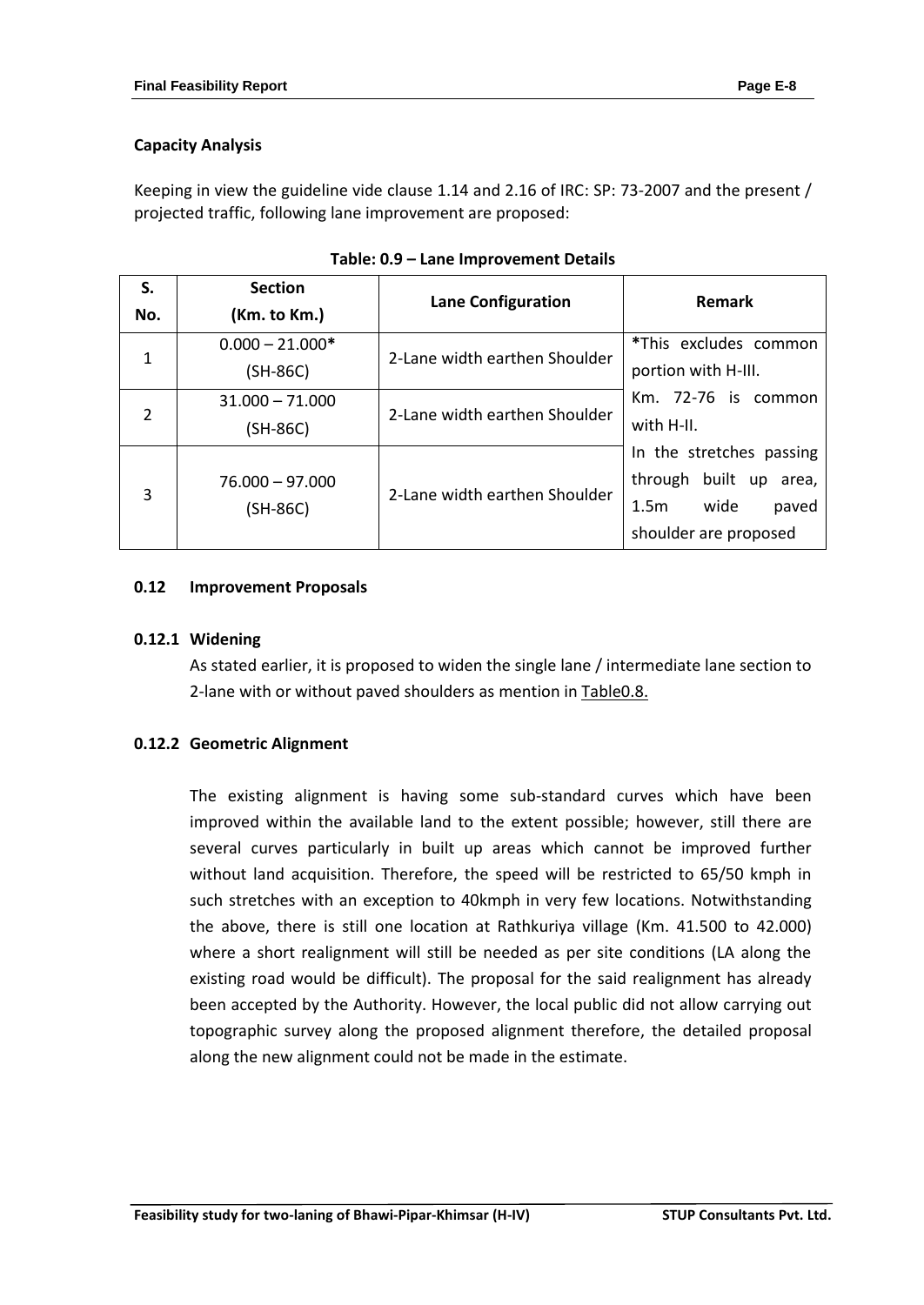# **0.12.3 Cross Drainage Structure**

There are 20 CD structures (17 causeways and 3 culverts) on the existing alignment of the project highway. The existing causeways are proposed to be replaced by providing RCC pipe culvert of suitable capacity and the existing sub-standard pipe culverts are proposed for reconstruction, with pipes of dia 1.20m.However, the existing culverts which are in good condition will be widened suitably. The improvement proposals are shown in Table 0.10 below:-

| <b>Type of</b><br><b>Structure</b> | <b>Conversion</b><br>to Culvert | <b>Widening of</b><br>existing<br><b>Culvert</b> | Reconstruction<br><b>Pipe Culvert</b> | <b>Total</b> |
|------------------------------------|---------------------------------|--------------------------------------------------|---------------------------------------|--------------|
| Causeway                           | 17                              |                                                  |                                       | 17           |
| Pipe Culvert                       |                                 |                                                  |                                       | 1            |
| Slab Culvert                       |                                 | 2                                                |                                       | 2            |
| <b>Total</b>                       |                                 |                                                  |                                       | 20           |

**Table: 0.10 : Cross Drainage Structure**

## **0.13 Sub-grade and Material Investigations**

Based on the sub-grade material (Borrow areas) investigations a value of CBR-10% has been adopted for design of pavement for widening of existing pavements as well as for construction of new pavement for realigned stretch.

# **0.14 Pavement Design**

The VDF as per axle load survey of various type of vehicles is as given in table 0.11The cumulative standard axle based on VDF and the traffic has been computed and is tabulated below (Table-0.11) along with BBD summary.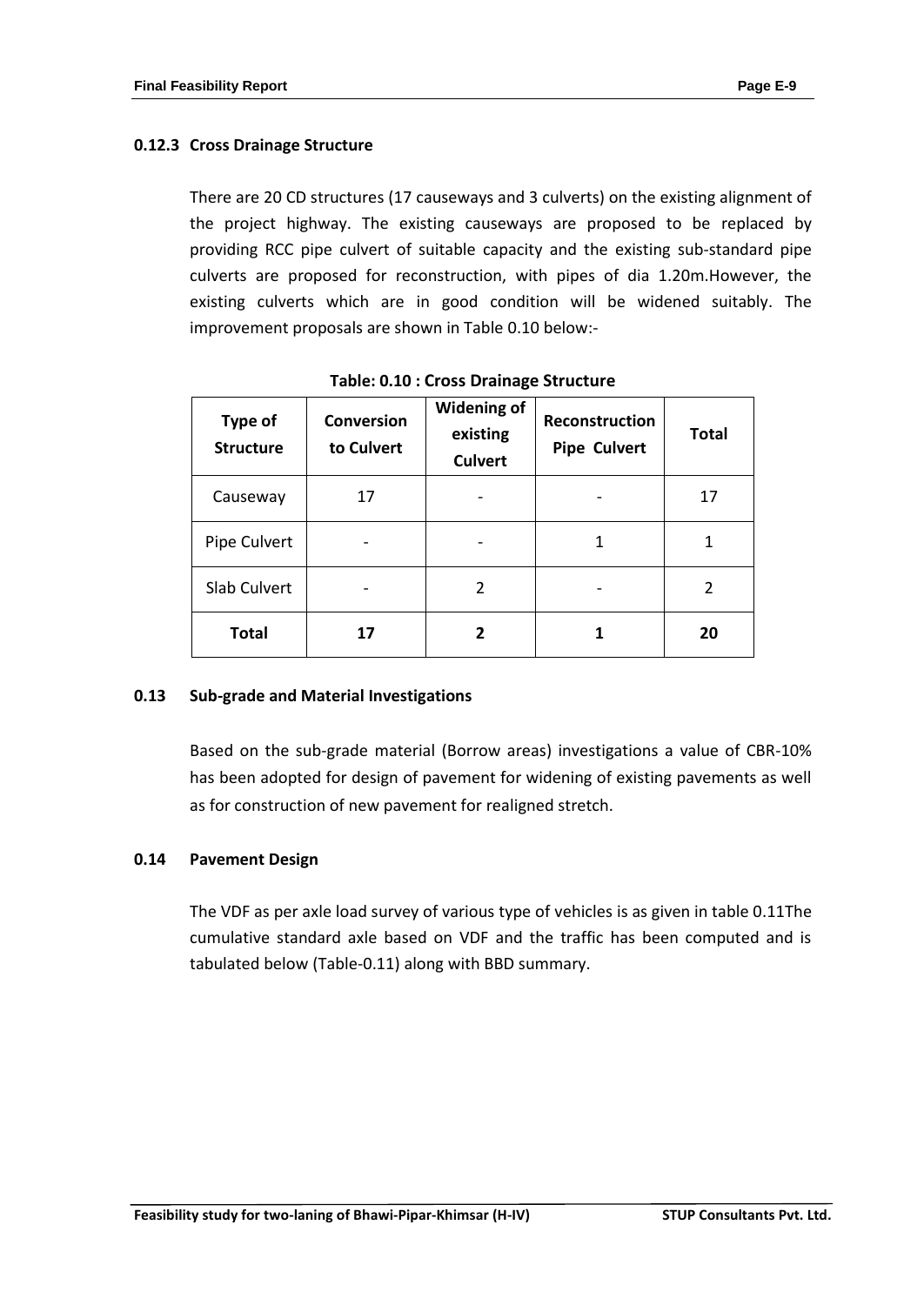|                            |            |                          |                 | <b>Vehicle Type</b> |                 |                        |                     |
|----------------------------|------------|--------------------------|-----------------|---------------------|-----------------|------------------------|---------------------|
| Location                   | <b>Bus</b> | <b>Mini Bus</b>          | <b>Mini LCV</b> | LCV                 | 2-Axle<br>truck | 3-Axle<br><b>Truck</b> | 4-6 Axle<br>vehicle |
| <b>SH-86C</b><br>KM-1+500  | 1.27       | 0.28                     | 0.045           | 1.61                | 8.87            | 6.64                   | 4.83                |
| <b>SH-86C</b><br>KM-55+500 | 1.11       | $\overline{\phantom{a}}$ | 0.055           | 1.86                | 11.62           | 9.72                   | 6.50                |

# **Table 0.11: Vehicle Damage Factor (VDF)**

10/20 MSA has been adopted for the new pavement and 10% CBR value of the subgrade soil has been taken for the laying of pavement.

| <b>S. No.</b>  | Homogeneous<br><b>Section</b> | From<br>(Km.) | <b>To (Km.)</b> | Length<br>(Km.) | <b>Traffic msa</b> |
|----------------|-------------------------------|---------------|-----------------|-----------------|--------------------|
| 1              |                               | 0.000         | 31.000          | 31              | 15/20              |
| $\overline{2}$ | $\mathsf{I}$                  | 31.000        | 71.000          | 40              | 15/20              |
| 3              | Ш                             | 76.000        | 96.000          | 21              | 5/5                |

# **Table 0.12: Calculation Traffic and other details**

**Proposed composition of widening of existing and construction of new pavement:-**

| Table: 0.13 : Widening of Existing and Construction |  |  |
|-----------------------------------------------------|--|--|
|-----------------------------------------------------|--|--|

| S.             | <b>Section</b> | <b>Design MSA</b> | Layer Thickness (mm) |            |            |              |     |
|----------------|----------------|-------------------|----------------------|------------|------------|--------------|-----|
| No.<br>(Km.)   |                | <b>BC</b>         | <b>DBM</b>           | <b>WMM</b> | <b>GSB</b> | <b>Total</b> |     |
| 1              | $0 - 55$       | 15                | 40                   | 65         | 250        | 200          | 555 |
| $\overline{2}$ | 55-71          | 10                | 40                   | 50         | 250        | 200          | 540 |
| 3              | 75-89&         | 5                 | 25                   | 50         | 250        | 150          | 475 |
|                | 95-97          |                   |                      |            |            |              |     |
| 4              | 89-95          | 5                 | 25                   | 50         | 250        | 150          | 475 |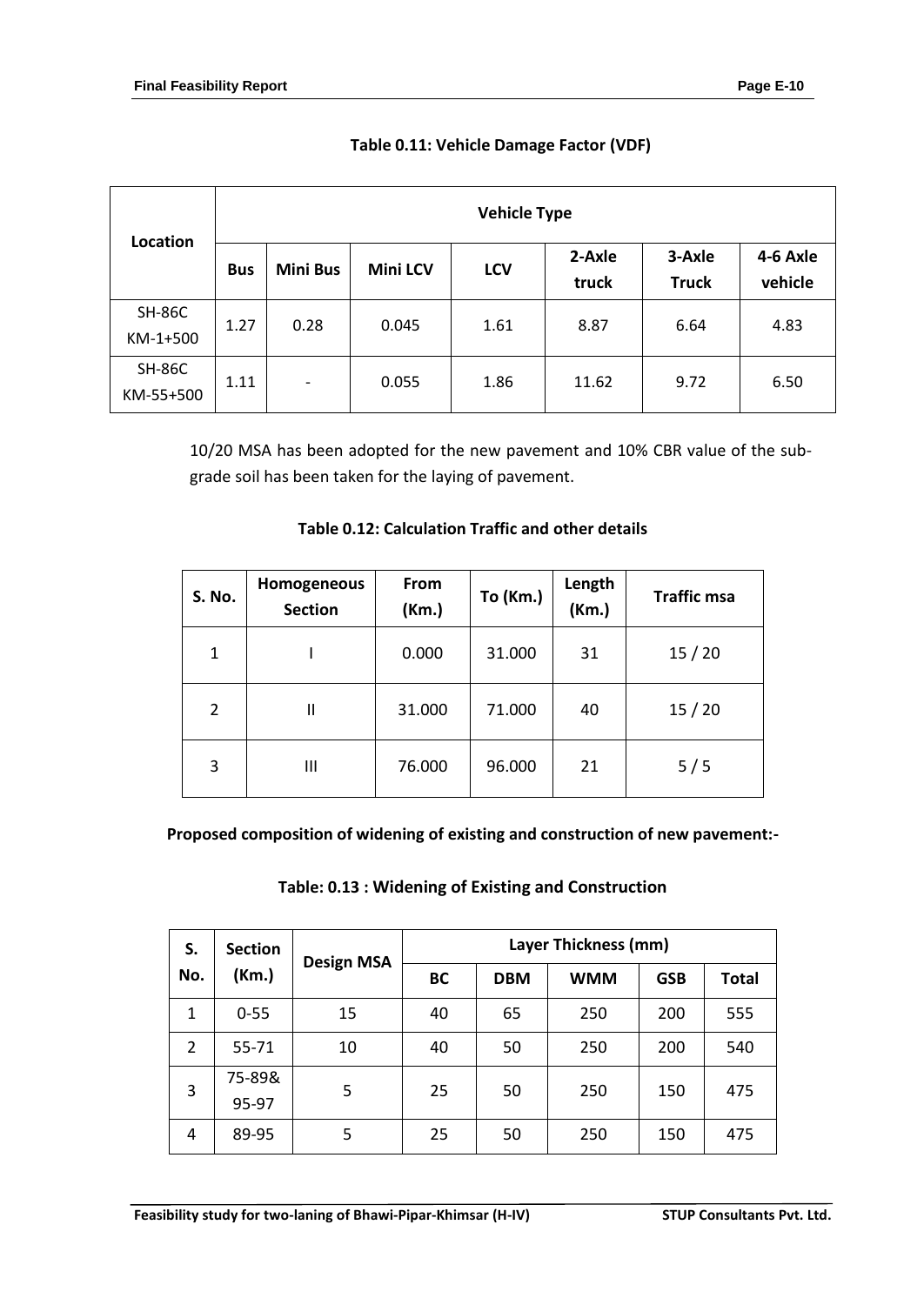# **0.15 Strengthening of the existing pavement**

Based on the BBD test results for the existing pavement and compliance to IRC codes / guidelines, a strengthening bituminous overlay of minimum of 50mm DBM overlaid with 50mm BC with appropriate profile corrective course with DBM has been proposed.

# **0.16 Cost Estimate**

Preliminary cost estimate for the project highway is finalised based on the improvement proposal the preliminary cost estimate is worked out based on the block quantities calculated for major item of works to be executed in the project and also rates as per latest BSR of the area (Jodhpur District) duly updated with escalation @ 5% per year. For the items not included in the said BSR have been analysed as per MoRTH standard data book.

| <b>Section</b>      | <b>Proposed Length</b>                     | <b>Base Cost</b> | Cost per Km. |
|---------------------|--------------------------------------------|------------------|--------------|
|                     | (Km.)                                      | (Rs.) Cr.        | (Rs. in Cr.) |
| Bhawi-Pipar-Khimsar | 83.275<br>(effective length as per design) | 131.06           | 1.57         |

| Table 0.14: Option wise cost of Civil Works |  |  |  |  |  |
|---------------------------------------------|--|--|--|--|--|
|---------------------------------------------|--|--|--|--|--|

# **0.17 Environmental Features**

The project road already in operation and will be improved / upgraded, no major changes in ecological and environment features are anticipated. On both sides of the project highway, there are trees which will need to be cut. The project highway does not cross any minor / major river. However, one short re-alignments will need to be constructed. The project highway, also, does not pass through any sensitive ecological areas or wild life sanctuary etc.

## **0.18 Financial Viability**

The main objective of undertaking this study is to assess whether the project is financially viable or not. It is important to note that the proposal should be an attractive proposition for private sector participation under Build, Operate and Transfer (BOT) system. The basic methodology followed for estimating the financial viability of the project is to calculate the FIRR (Financial Internal Rate of Return) on the investment for the project.